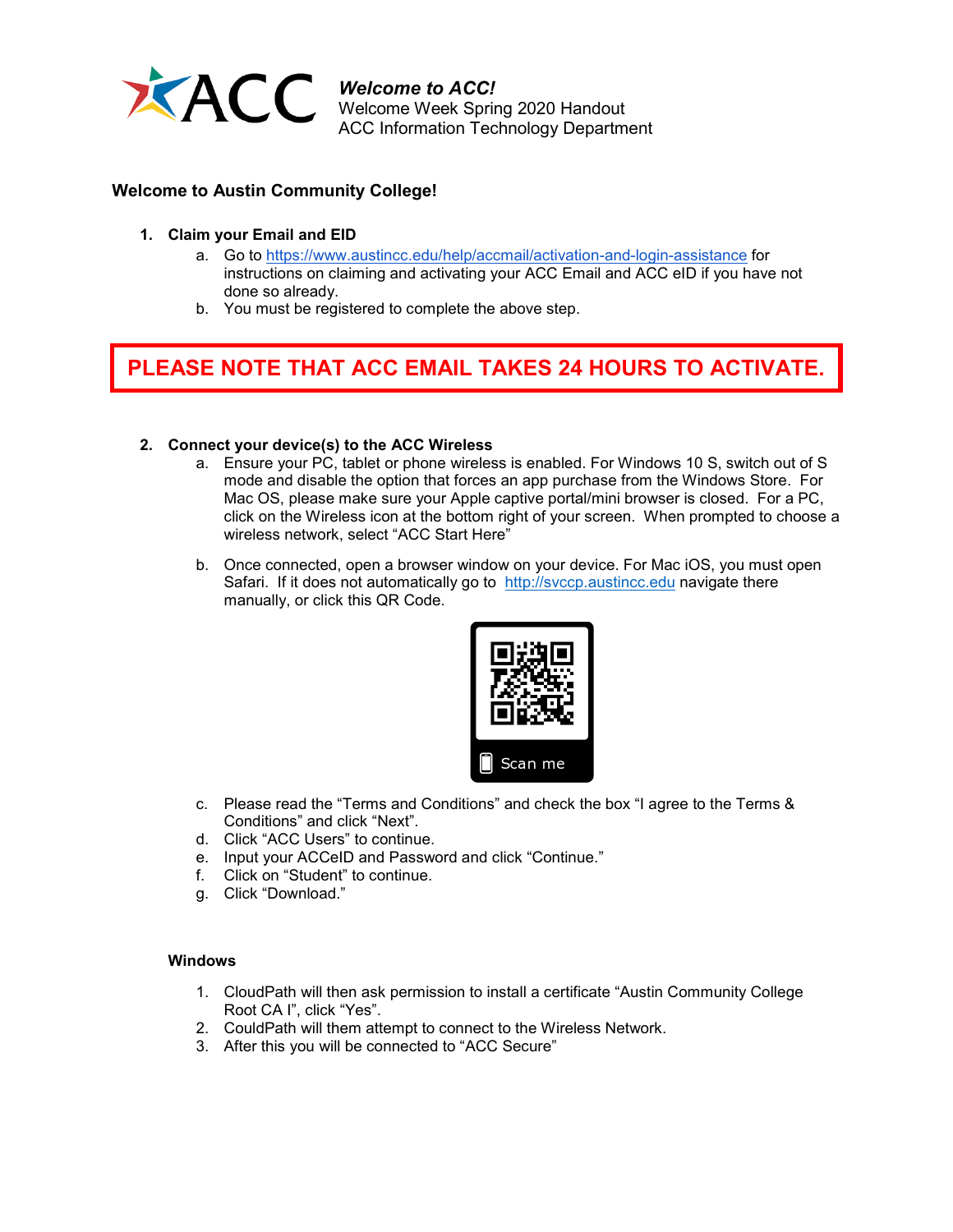### **For Chrome OS**

- 1. Go to the wireless list and select ACC start Here.
- 2. Once you are connected to ACC Start Here, open a web browser and type svccp.austincc.edu
- 3. Click the "Start" button.
- 4. Click on "ACC Users" and enter ACC credentials.
- 5. Select Student or Faculty/Staff according your type of user.
- 6. Click to download the "Network File", Simply download the file. Do not open it yet.
- **7.** Now import the Network file, open a new tab in the browser and type or copy/paste this address: **chrome://net-internals/#chromeos**
- 8. Under Import ONC file, click "Choose File".
- 9. Select the downloaded ACC-Secure.onc file and click "Open".
- 10. To connect, select "ACC-Secure" from the list of wireless networks.

## **Apple Mac OS**

- 1. Once downloaded, look in the "Downloads" folder and click on "Cloudpath".
- 2. The app will start up and you will be asked to approve "Certificate Trust Settings" which will require your system password. Enter it and click "Update Settings".
- 3. The app will then ask you to approve to install the "Cloudpath Helper Tool" which will require your system password. Enter it and click "Install Helper".
- 4. The app will then start configuring the device and attempt to connect to the wireless network. Once this is successfully completed you close the app. You will also be connected to the "ACC Secure" wireless network.

# **Apple iPhone/iPad OS**

- 1. Go to "Settings", "General", "Profile", and select ACC-Student Certificate.
- 2. In the upper right, click "Install".
- 3. It will require you to put in your iPhone/iPad passcode.
- 4. It will issue a warning that you are installing a Root Certificate, click "Install"
- 5. On the "Install Profile" dialog box, click "Install". Once completed, click "Done"
- 6. Follow the instructions on the new windows
	- a. Go to the settings icon
	- b. Tap Wi-Fi
	- c. Set the Wi-Fi if it is turned off to on
	- d. Select the ACC-Secure Network until it connects.
		- i. A checkmark will appear that it successfully connected to the wireless network.

### **For Android Phones/Tablets**

- 1. Select "Google Play Store".
- 2. Click "Allow" and "OK" to continue.
- 3. Depending on your version of the Android OS, some changes will be made to the device. Please click on "Continue" to install.